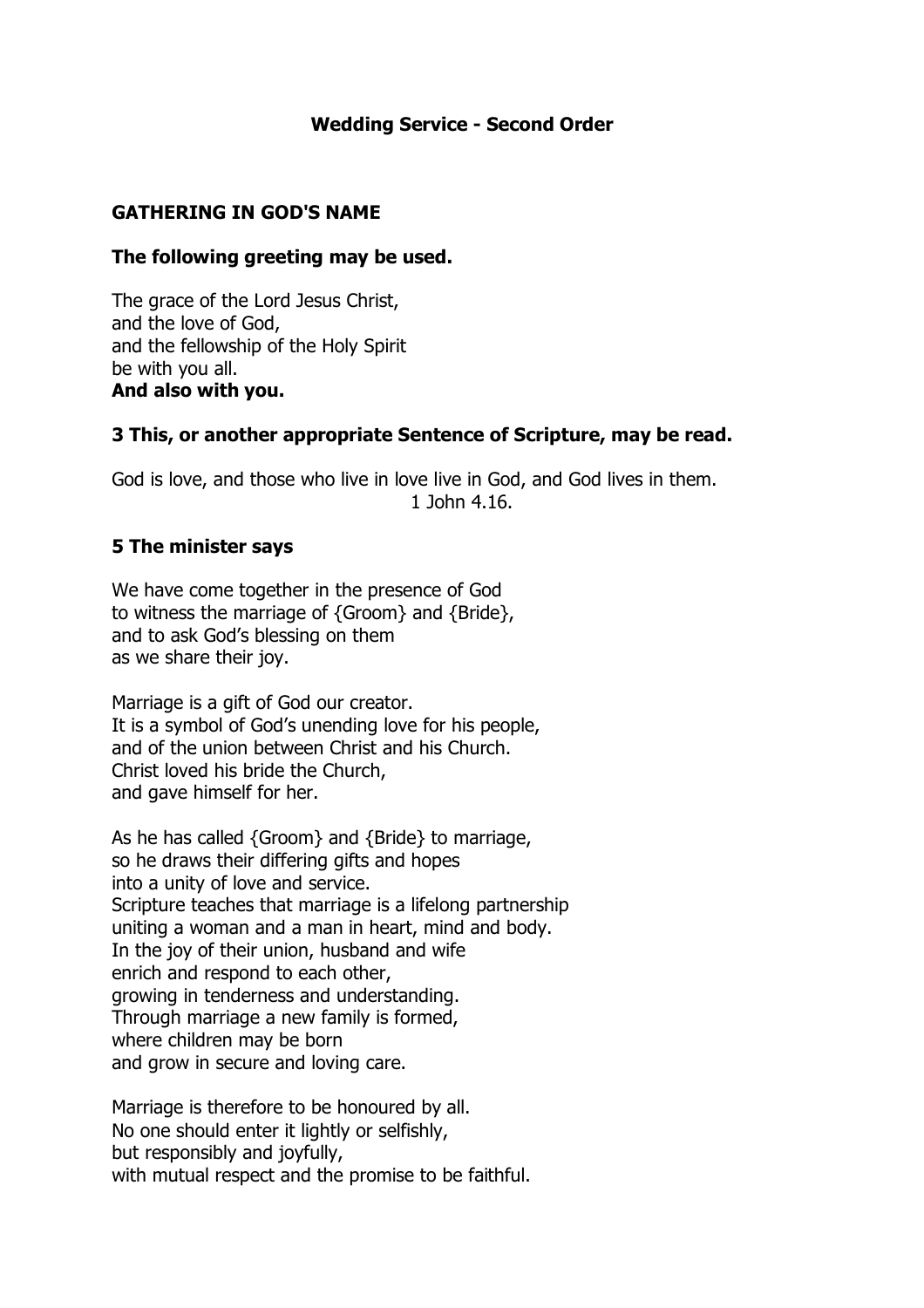So let us pray with {Groom} and {Bride} as they prepare to exchange their solemn vows:

Blessed are you, loving God, your Spirit binds us together. **Crown our lives with your goodness; sustain us all our days with your love.** 

Bless {Groom} and {Bride} with wisdom and pleasure. Be their friend and companion in joy, their comfort in need and in sorrow. And when this life is ended welcome them into your presence, there with all your people to praise your holy name: **Blessed be God; Father, Son and Holy Spirit, as in the beginning, so now, and for ever. Amen.** 

#### **THE MINISTRY OF THE WORD**

**One or more Readings from the Scriptures. When the Holy Communion is to follow, there are at least two readings of which the final one is the Gospel.**

After each reading the reader may say Hear the word of the Lord, **thanks be to God.** 

#### **Gospel**

The gospel of our Lord Jesus Christ according to … and there may be said **Glory to you, Lord Jesus Christ.**  After the Gospel the reader may say

**This is the Gospel of the Lord,**

**praise to you, Lord Jesus Christ.** 

**[For] the Gospel of the Lord,**

**praise to you, Lord Jesus Christ.**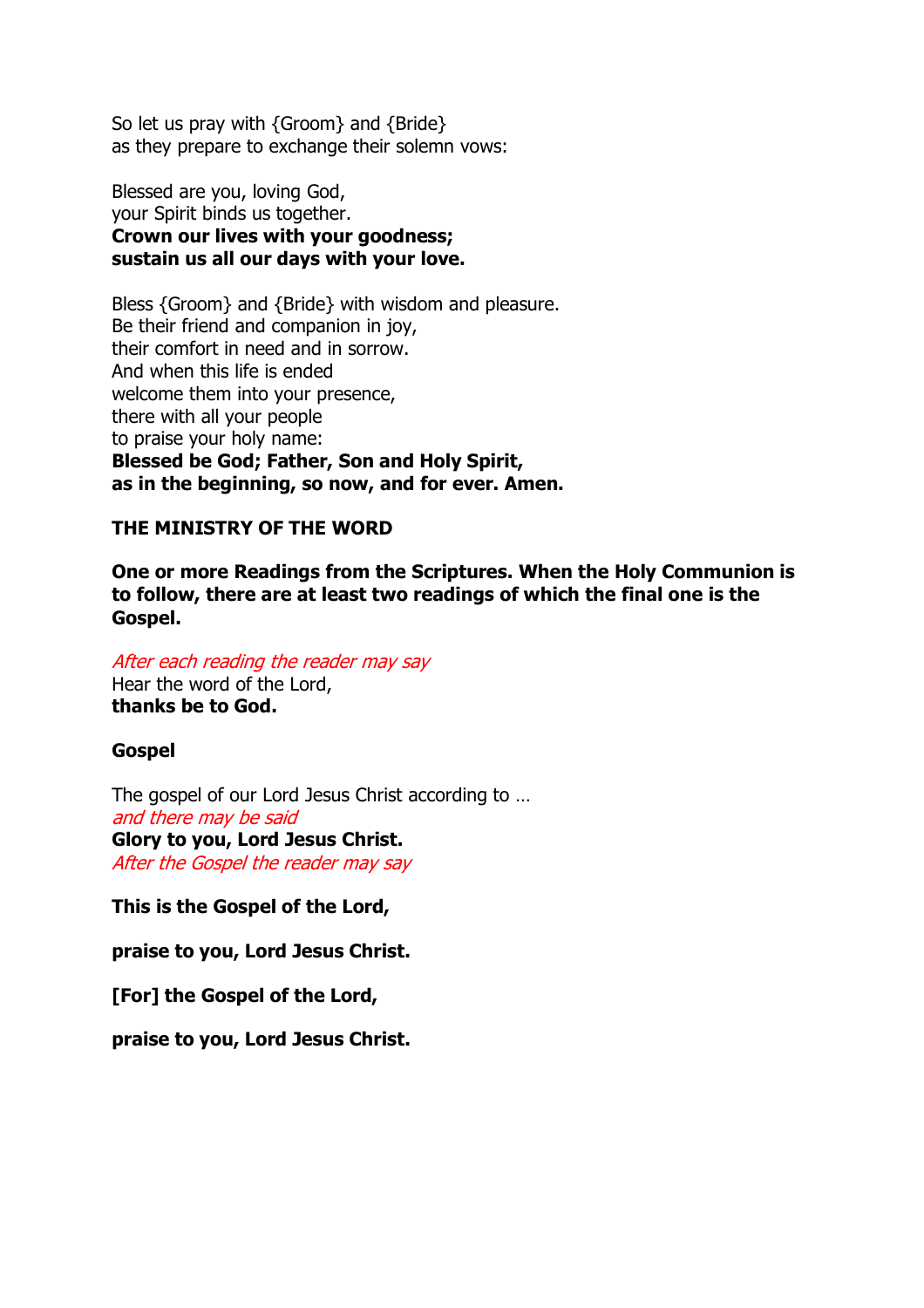### **THE WEDDING**

#### **The couple stand before the minister.**

#### The minister says to the man

{Groom}, will you give yourself to {Bride}, to be her husband, to live with her according to God's word? Will you love her, comfort her, honour and protect her, and, forsaking all others, be faithful to her so long as you both shall live?

# The man answers

**I will.** 

#### The minister says to the woman

{Bride}, will you give yourself to {Groom}, to be his wife, to live with him according to God's word? Will you love him, comfort him, honour and protect him, and, forsaking all others, be faithful to him so long as you both shall live?

#### The woman answers **I will.**

#### **The minister says to the congregation**

Families and friends, you are witnesses to these vows. Will you do everything in your power to uphold {Groom} and {Bride} in their marriage? **We will.** 

#### **The man, facing the woman and taking her hand in his, says**

I, {Groom}, in the presence of God, take you, {Bride}, to be my wife: to have and to hold from this day forward, for better, for worse, for richer, for poorer, in sickness and in health, to love and to cherish, so long as we both shall live. All this I vow and promise.

They loose their hands.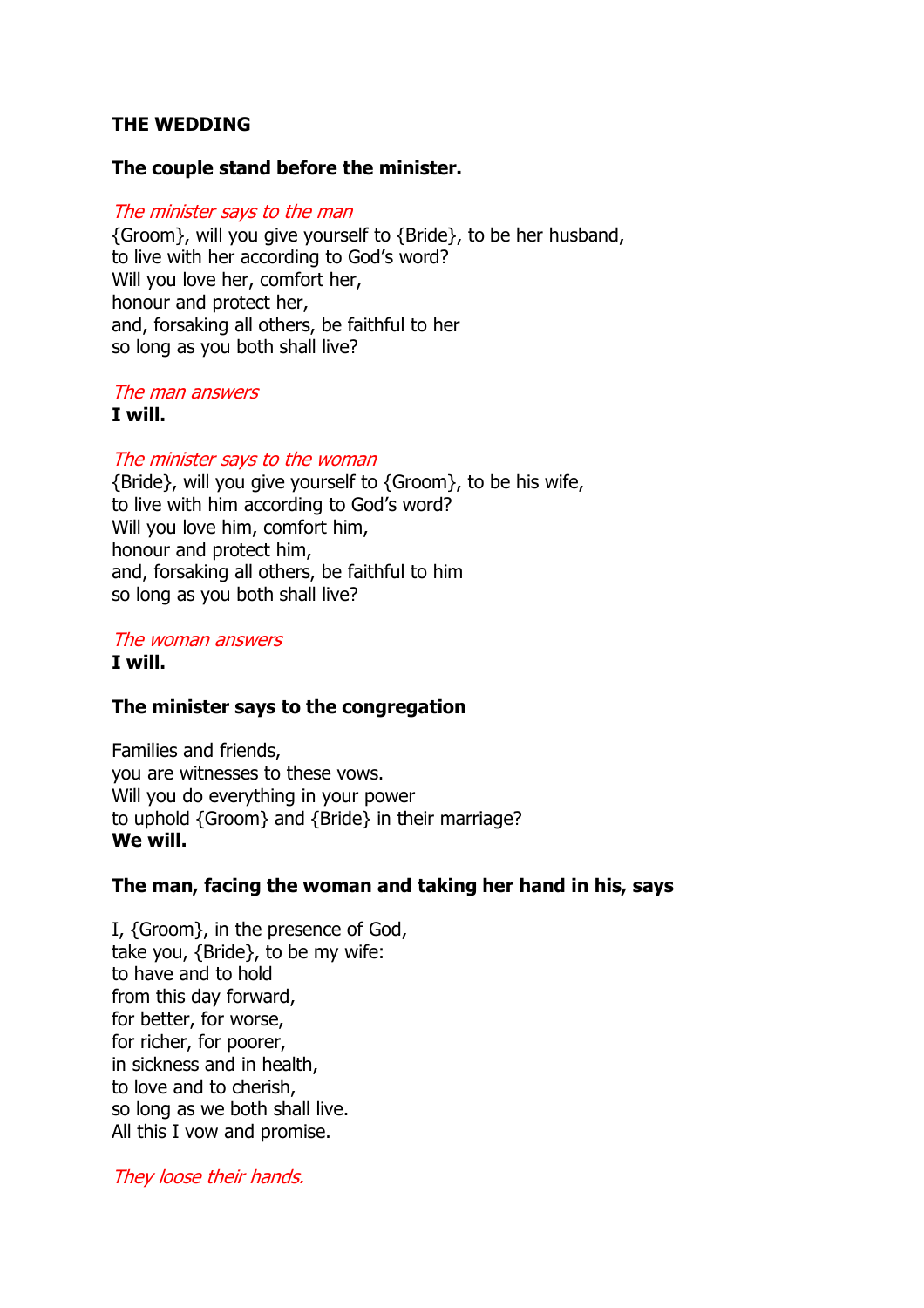The woman, still facing the man and taking his hand in hers, says

I, {Bride}, in the presence of God, take you, {Groom}, to be my husband; to have and to hold from this day forward, for better, for worse, for richer, for poorer, in sickness and in health, to love and to cherish, so long as we both shall live. All this I vow and promise.

### **When rings are to be given, the minister may receive them and may say**

God of steadfast love, by your blessing, let these rings be for {Groom} and {Bride} a symbol of their love and faithfulness through Jesus Christ our Lord. **Amen.**

### **The giver places the ring on the ring-finger of the other's hand and says**

I give you this ring as a symbol of our marriage. With all that I am and all that I have I honour you; in the name of God. **Amen.**

I receive this ring as a symbol of your love and faithfulness to the end of our days.

### **Amen.**

Amen.

### **The minister joins their hands and declares to the people**

Before God and in the presence of us all, {Groom} and {Bride} have joined hands and made their solemn vows, promising life-long faithfulness to each other. In the name of God, I declare them to be husband and wife. What God has joined together, let no one separate.

#### **The couple may say**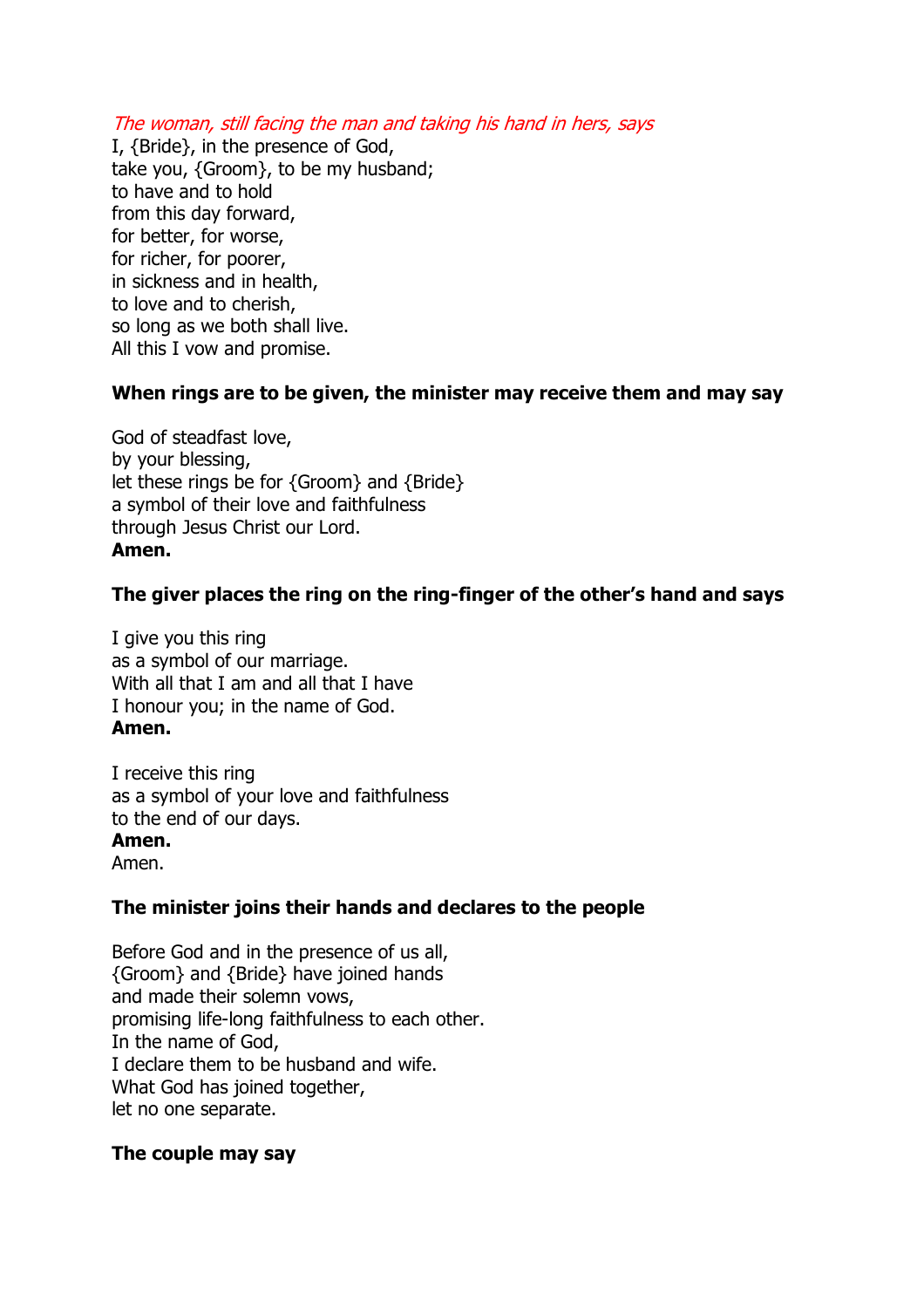God of tenderness and strength, you have brought our paths together and led us to this day; go with us now as we travel through good times, through trouble, and through change. Bless our home, our partings and our meetings. Make us worthy of one another's best, and tender with one another's dreams. Amen. **Amen.**

### **The minister adds a blessing for the couple.**

God the Father lovingly enfold you, God the Son grace your home and table, God the Holy Spirit crown you with joy and peace. The Lord bless you and keep you in eternal life. **Amen.**

### **THE PRAYERS OF THE PEOPLE**

A selection of the following or other prayers is said. When the Holy Communion follows, A Prayer for all People (page 666) should be used here. The prayers may be led by a friend or member of the families of the couple.

#### **For faithfulness**

God of all grace, friend and companion, look in favour on {Groom} and {Bride}, and all who are made one in marriage. In your love deepen their love, strengthen their wills to keep the promises they have made, that they may continue in life-long faithfulness to each other; through Jesus Christ our Lord.Amen

### **For the joy of loving**

God our Creator, we thank you for your gift of sexual love by which husband and wife may delight in each other, and share with you the joy of creating new life. By your grace may {Groom} and {Bride} remain lovers, rejoicing in your goodness all their days. Amen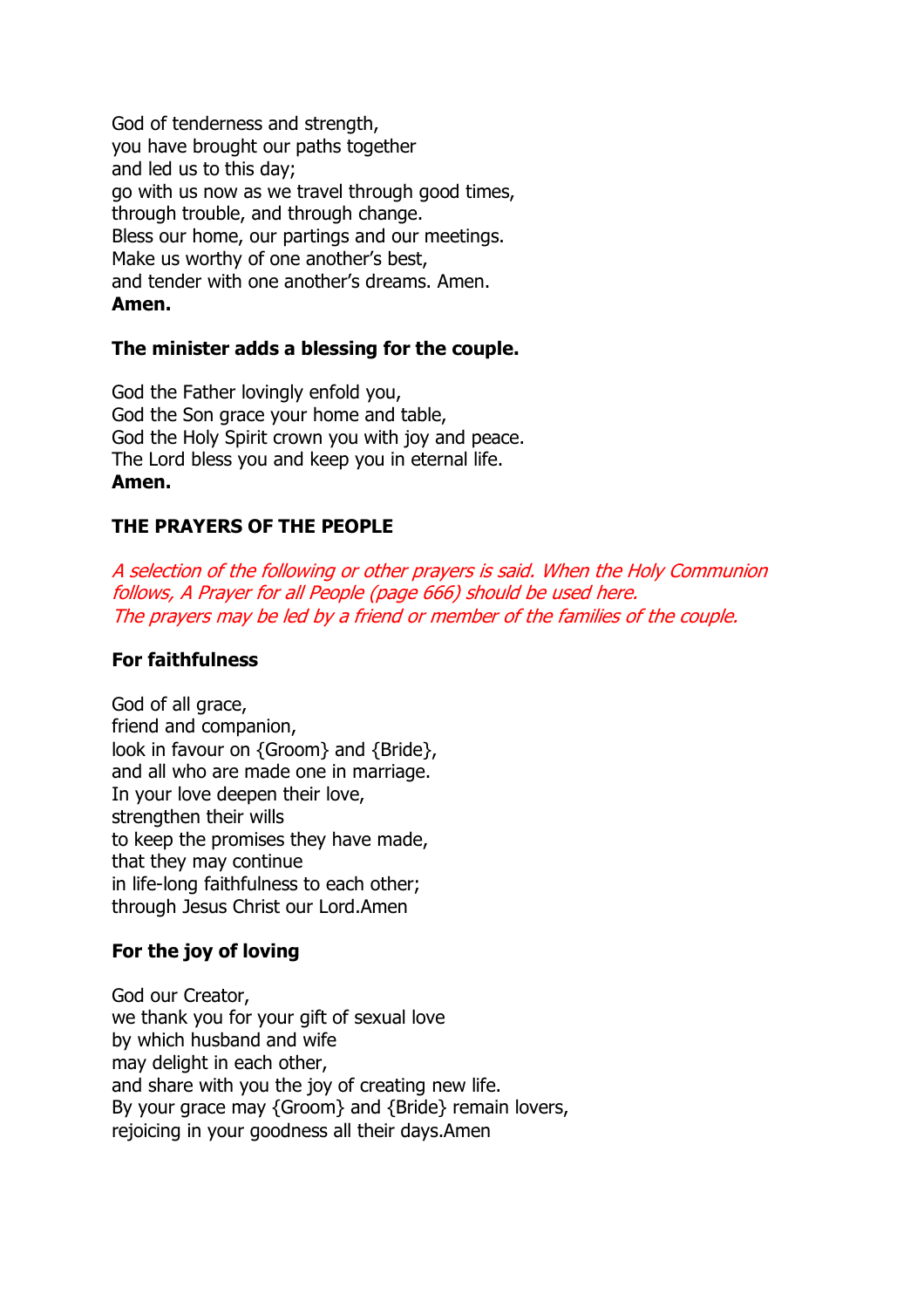# **For children**

Lord of life, you shape us in your image, and by your gracious gift the human family is increased. To {Groom} and {Bride} grant the blessing of children. Fill them with wisdom and love as they care for their family, so that they and their children may know and love you, through your Son Jesus Christ our Lord.Amen

# **For an existing family**

God of all grace and goodness, we thank you for this new family, and for everything parents and children have to share; by your Spirit of peace draw them together and help them to be true friends to one another. Let your love surround them and your care protect them, through Jesus Christ our Lord.Amen

### **For grace to live well**

Faithful God, giver of all good things, give {Groom} and {Bride} wisdom and devotion in the ordering of their life together. May they dwell together in love and peace all the days of their life, seeking one another's welfare, bearing one another's burdens, and sharing one another's joys; through Jesus Christ our Lord.Amen

### **For discipleship**

Eternal God, without your grace nothing is strong, nothing is sure. Strengthen {Groom} and {Bride} with patience, kindness, gentleness, and all other gifts of the Holy Spirit, so that they may fulfil the vows they have made. Keep them faithful to each other and to you. Fill them with such love and joy that they may build a home of peace and welcome. Make their life together a sign of Christ's love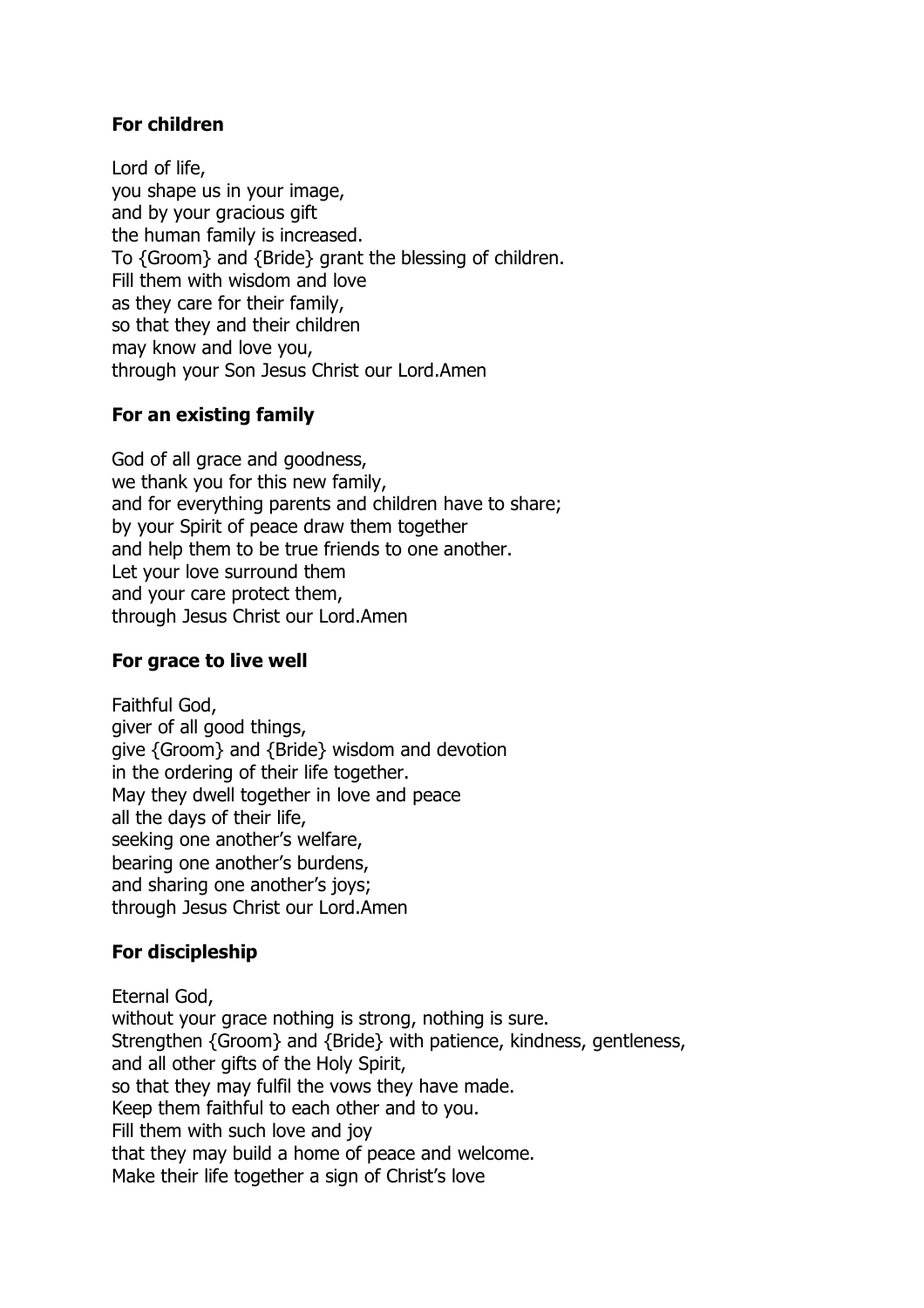in this broken world, that unity may overcome estrangement, forgiveness heal quilt. and joy conquer despair; through Jesus Christ our Lord.Amen

### **For the families of the couple**

Gracious Lord, bless the parents and families of {Groom} and {Bride} that they may grow in love and friendship. Grant that, as they have witnessed these vows today, they may find their lives enriched and strengthened and their loyalties confirmed.Amen

# **For the healing of memory**

Loving God, you are merciful and forgiving. Grant that those who are suffering the hurts of the past may experience your generous love. Heal their memories, comfort them, and send them all from here renewed and hopeful.Amen

# **For the joy of companionship**

All praise and blessing to you, God of love, creator of the universe, maker of man and woman in your likeness, source of blessing for married life. All praise to you, for you have created courtship and marriage, joy and gladness, feasting and laughter, pleasure and delight. May your blessing come in full upon {Groom} and {Bride}. May they know your presence in their joys and in their sorrows. May they reach old age in the company of friends and come at last to your eternal kingdom. Amen

# **A prayer for all people**

Almighty God, look graciously on the world which you have made and for which your Son gave his life. Bless all whom you make one flesh in marriage. May their life together bea sign of your love to this broken world, so that unity may overcome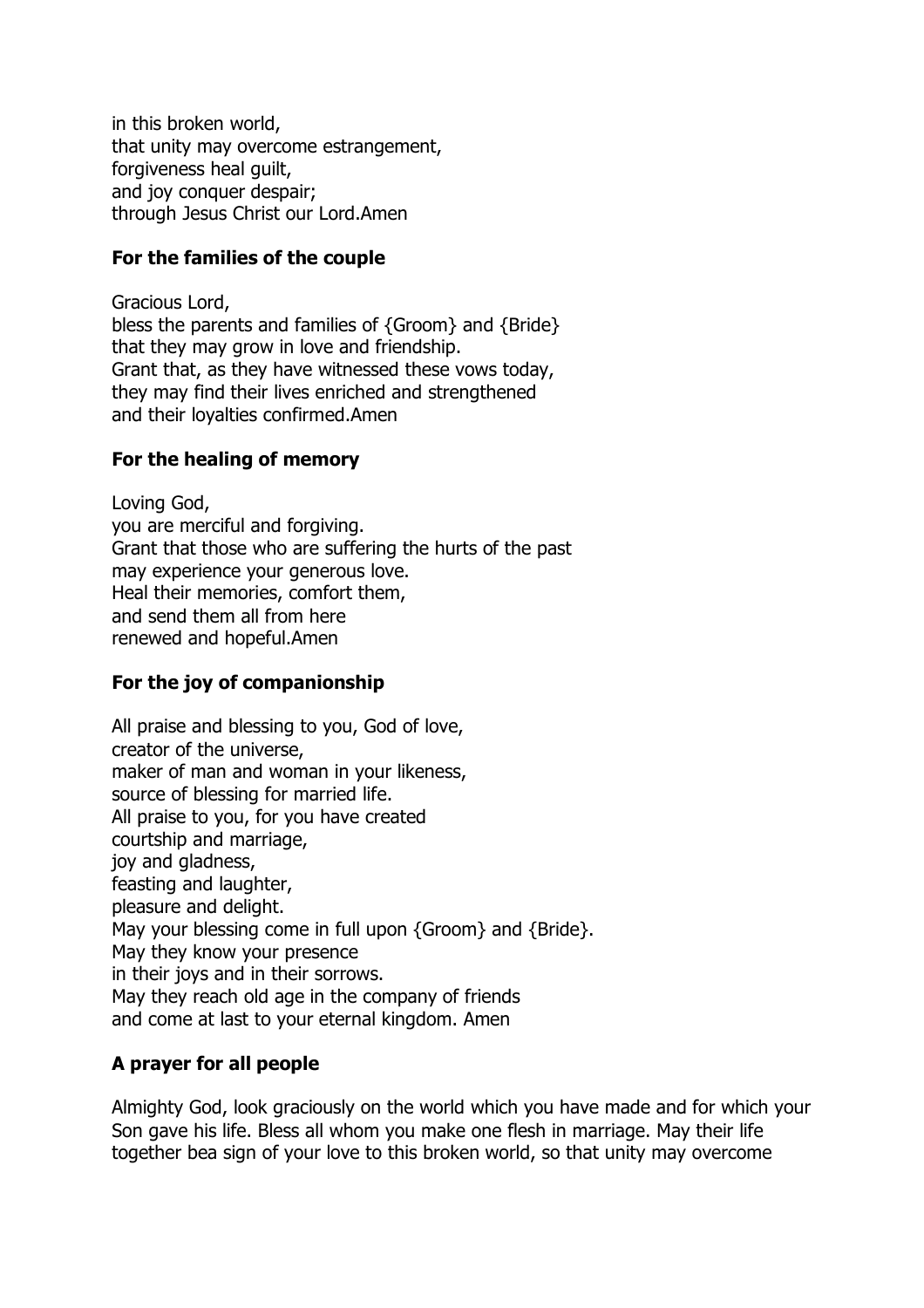estrangement, forgiveness heal guilt, and joy overcome despair. Lord, in your mercy **hear our prayer.** 

May {Groom} and {Bride} so live together that the strength of their love may reflect your love and enrich our common life. Lord, in your mercy **hear our prayer.** 

May they be gentle and patient, ready to trust each other, and, when they fail, willing to recognise and acknowledge their fault and to ask each other's forgiveness. Lord, in your mercy

### **hear our prayer.**

[May {Groom} and {Bride} be blessed with the gift of children. Fill them with wisdom and love as they care for their family. Lord, in your mercy **hear our prayer.]** 

May the lonely, the bereaved, and all who suffer want or anxiety, be defended by you, O Lord. Lord, in your mercy **hear our prayer.** 

May those whose lives are today brought together be given wisdom, patience and courage to serve one another in Christ's name. Lord, in your mercy **hear our prayer.** 

May friends and family gathered here, and those separated by distance, be strengthened and blessed this day. Lord, in your mercy **hear our prayer.** 

We praise you, merciful God, for those who have died in the faith of Christ. May we be strengthened by their example.

#### **The prayers conclude with either**

#### **Almighty God, you have promised to hear our prayers.**

**Grant that what we have asked in faith we may by your grace receive, through Jesus Christ our Lord. Amen.**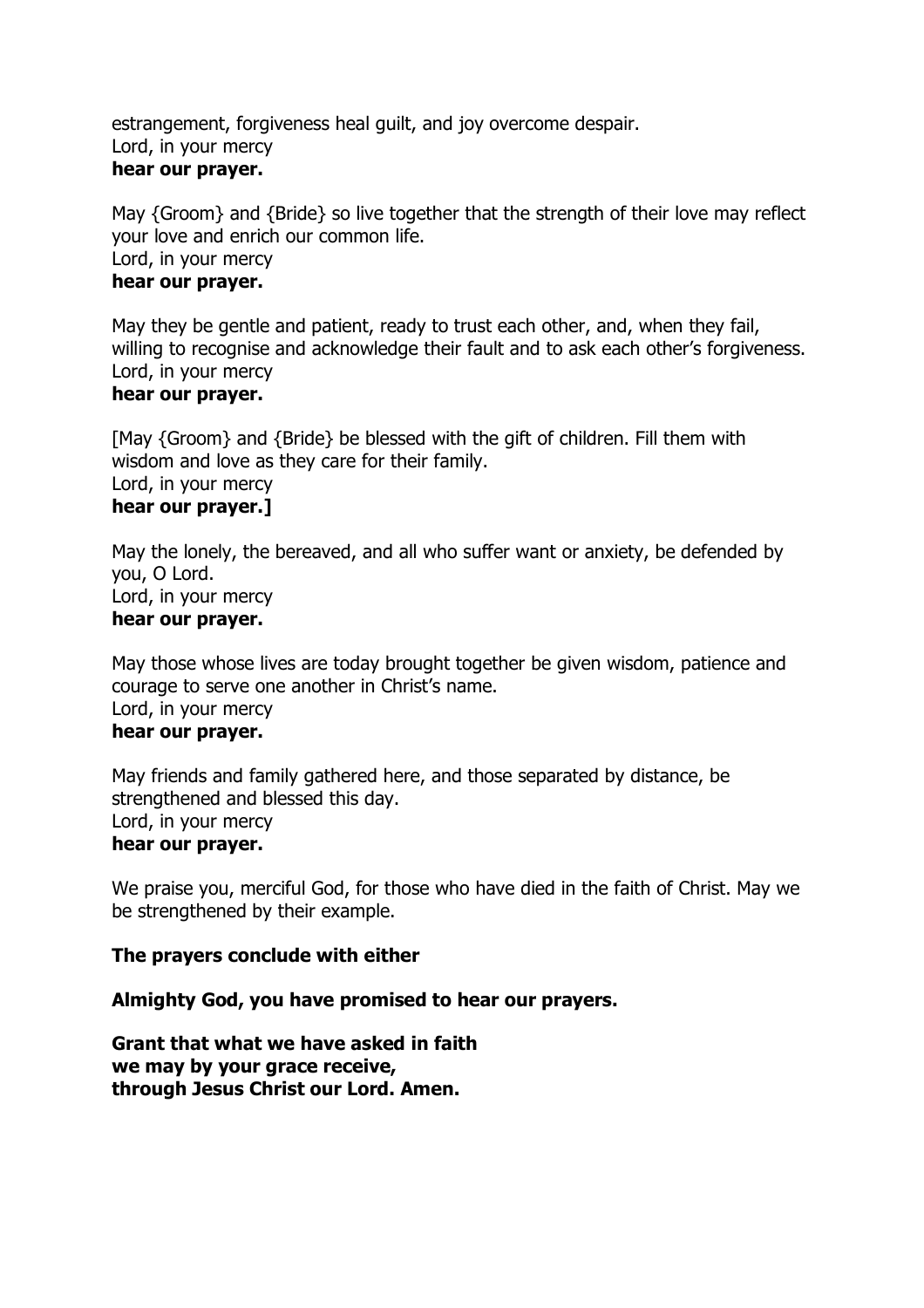# **The Lord's Prayer**

Accept our prayers, loving God, through Jesus Christ our Lord, who taught us to pray,

**Our Father in heaven, hallowed be your name, your kingdom come, your will be done, on earth as in heaven. Give us today our daily bread. Forgive us our sins as we forgive those who sin against us. Save us from the time of trial and deliver us from evil. For the kingdom, the power, and the glory are yours now and for ever. Amen.**

### **Unless the Holy Communion follows, the service concludes here with the blessing and dismissal. If the marriage certificates have not been signed, they are signed here.**

and the blessing of God almighty, the Father, the Son, and the Holy Spirit, be among you and remain with you always.

Amen

and the blessing of God, creator and redeemer, giver of life and love, be with you all, now and for ever.

#### Amen

The Lord bless you and keep you. The Lord make his face to shine on you and be gracious to you. The Lord lift up his countenance on you, and give you peace.

Amen.

#### **The minister may say**

Go in peace to love and serve the Lord. **In the name of Christ. Amen.** 

#### **THE SENDING OUT OF GOD'S PEOPLE**

**The priest says one of the following or another suitable prayer.**

**[Let us pray.] Most gracious God, we give you thanks for your tender love in sending Jesus Christ to come among us, born of a human mother, to make the way of the cross to be the way of life. Pour out the abundance of**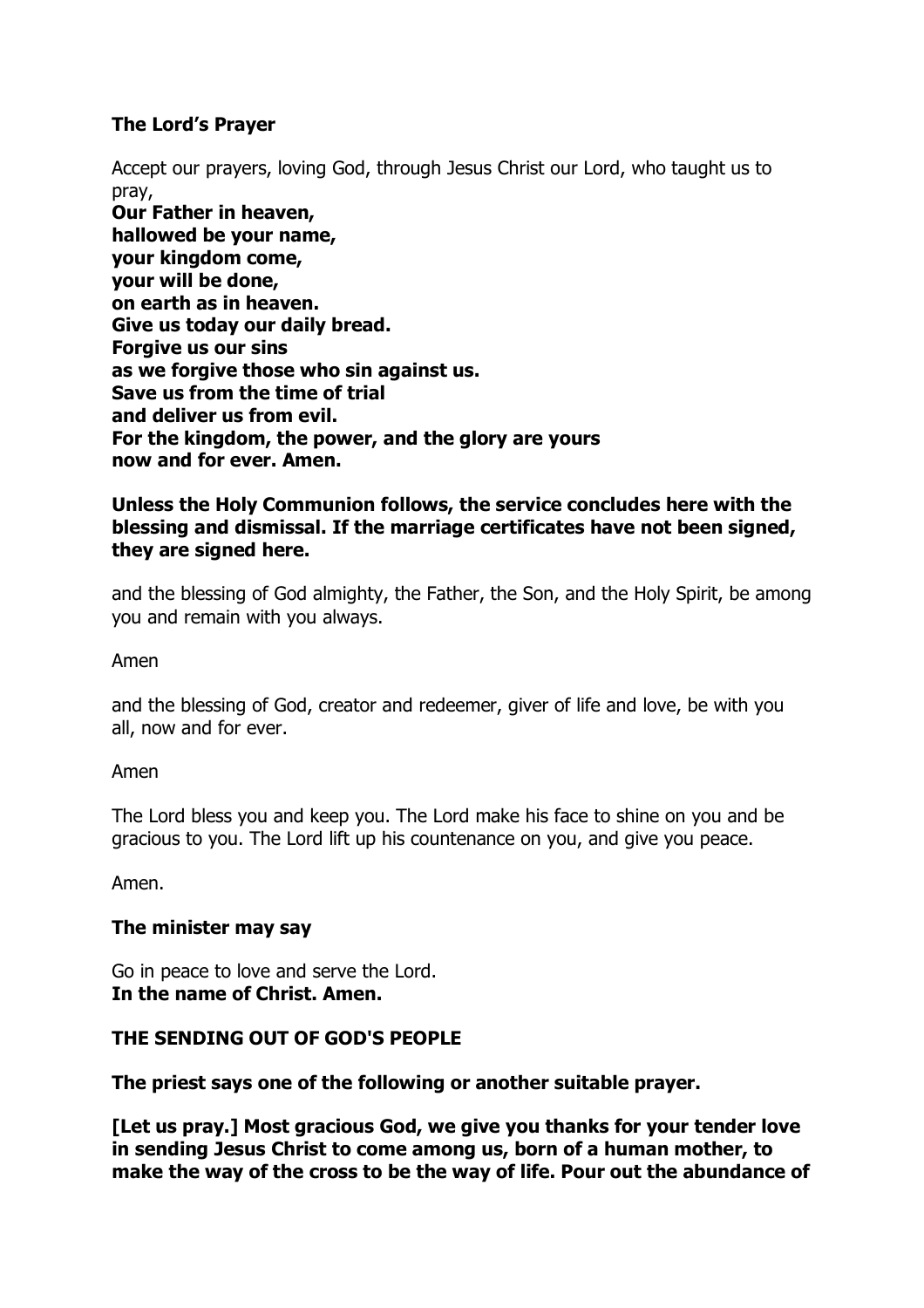**your blessing on this man and this woman. Defend them from every enemy. Lead them into all peace. Let their love for each other be a seal upon their hearts, a mantle about their shoulders, and a crown upon their heads. Bless them in their work and in their companionship; in their sleeping and in their waking; in their joys and in their sorrows; in their life and in their death. Finally, in your mercy, bring us all to that table where your saints feast for ever in your heavenly home.**

### **Amen**

**Almighty God, Lord of the universe, all love, strength, and understanding come from you; so direct and govern us in body and soul that we may strive to live according to your word and to do everything that is agreeable to your will: through Jesus Christ our Lord.**

### **Amen**

### **The Blessing**

May the God of steadfastness and encouragement grant you to live in such harmony with one another, in accord with Christ Jesus, that together you may with one voice glorify the God and Father of our Lord Jesus Christ:

### **and the blessing of God almighty, the Father, the Son, and the Holy Spirit, be among you and remain with you always.**

#### **Amen**

**and the blessing of God, Creator and Redeemer, giver of life and love, be with you all, now and for ever.**

#### **Amen**

**The Lord bless you and keep you. The Lord make his face to shine on you and be gracious to you. The Lord lift up his countenance on you, and give you peace.**

#### **Amen.**

#### **The minister may say**

Go in peace to love and serve the Lord: **In the name of Christ. Amen.**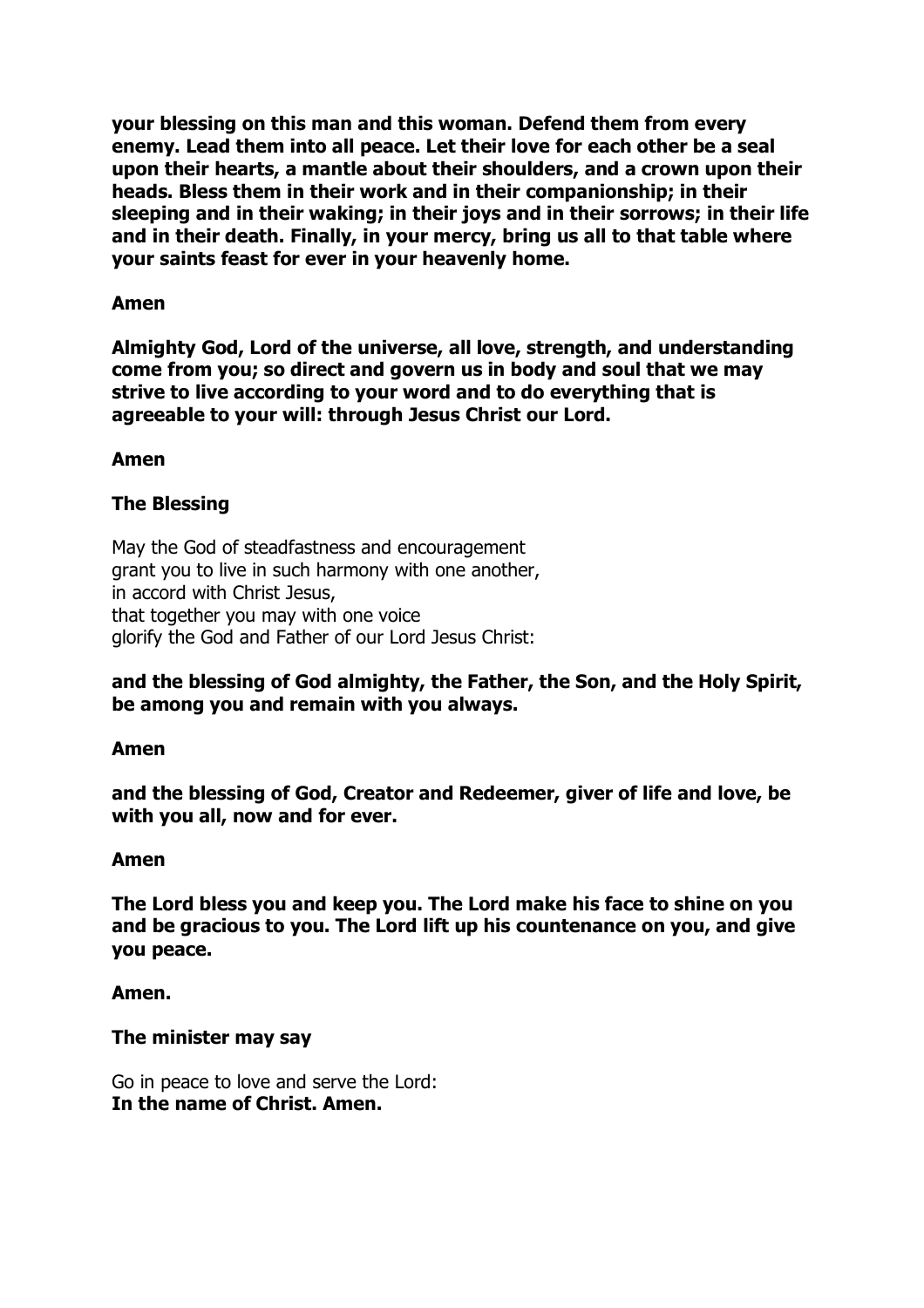### **Notes**

1The man may receive the woman's hand from a member of the family or a friend and similarly, the woman may receive the man's hand.

2At a suitable point in the service, such as before or after the readings, a copy of the Bible may be presented to the couple. The minister may say

May the word of God inspire you as you build your home and your marriage.

3The following may be inserted at ¶ 10 after the woman has said 'I will'. The minister addresses the families of the couple in these or similar words Members of the families of {Groom} and {Bride}, do you give your blessing to this marriage?

#### **We do.**

4 Readings suitable for weddings A. Genesis 1.26–2.4a; Genesis 2.18–24; Genesis 24.48–51, 58–67; Song of Solomon 2.8–14; Song of Solomon 4.1–7; Song of Solomon 8.6–7 B. Psalm 23; Psalm 37.3–6; Psalm 46; Psalm 67; Psalm 100; Psalm 111; Psalm 121; Psalm 127; Psalm 128; Psalm 138 C. Romans 12.9–18; 1 Corinthians 12.31–13.13; Ephesians 3.14–19; Ephesians 5.21–33; Colossians 3.12–17 [18-19]; 1 John 3.18–24; 1 John 4.7–16 D. Matthew 5.1–12; Matthew 7.21–29; Matthew 22.35–40; John 2.1–11; John 15.9– 12 and/or 12–16

5 Hymns suitable for weddings The following hymns are chosen from The Australian Hymn Book and from Sing Alleluia. The Australian Hymn Book (1977) Christ is the heavenly food (for Holy Communion) Come down, O Love divine Come, gracious Spirit, heavenly dove Fairest Lord Jesus Father, hear the prayer we offer For the beauty of the earth God be in my head Happy the home that welcomes you Lord of all hopefulness Love divine, all loves excelling Morning has broken Now thank we all our God O God, from whom mankind derives its name O Holy Spirit, Lord of grace

O Jesus, King most wonderful

O perfect love